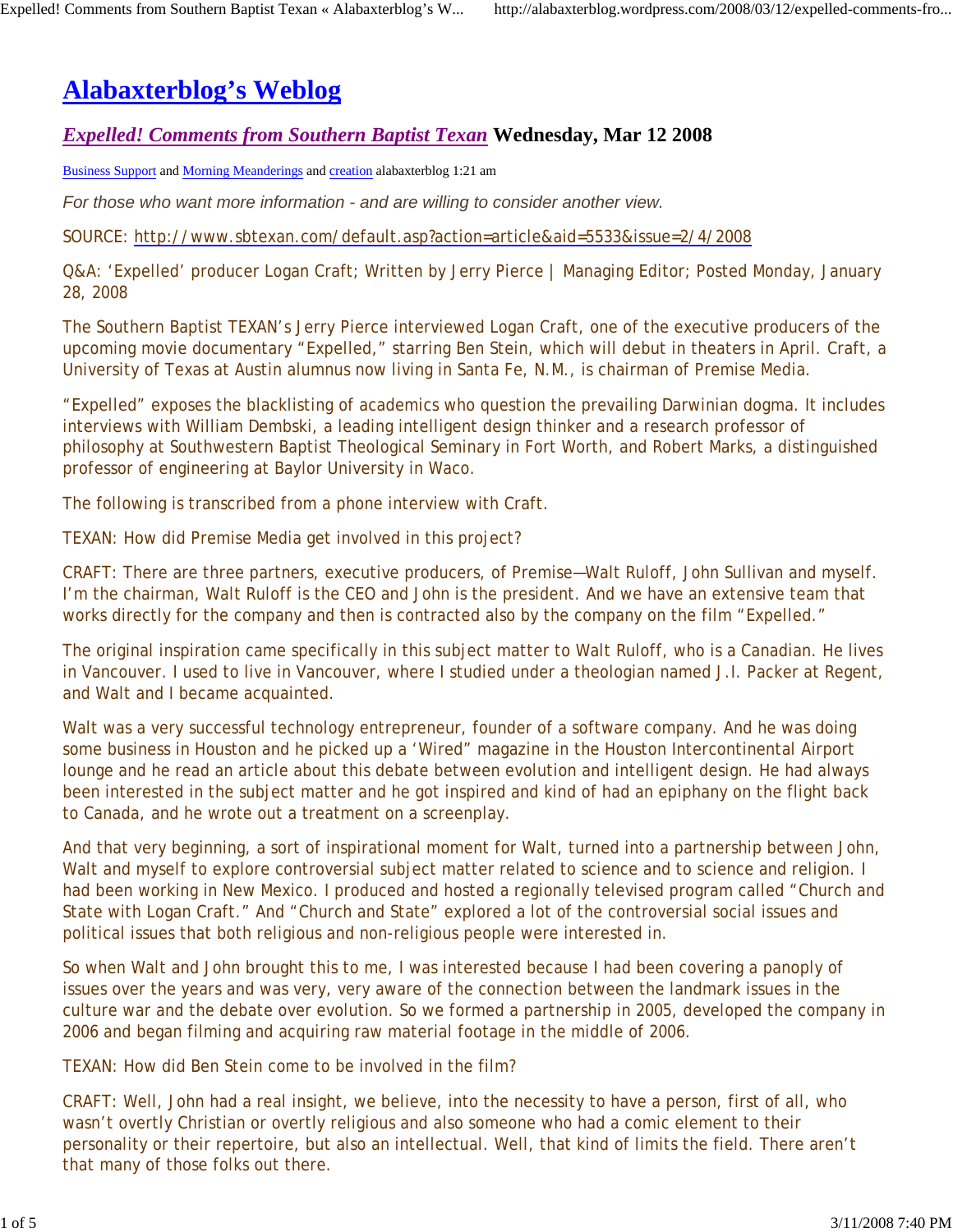Once Ben became acquainted with what we were doing, he got excited because he began to see a connection between our exploration and sanctity of life issues. He's a very, very strong pro-life advocate. He has a high view of human dignity and human sanctity. And he saw a connection between what we were exploring, and sanctity of life issues and the historical elements of the eugenics movement, and especially as a Jewish person, the eugenics movement as it morphed into the Nazi racial cleansing laws.

TEXAN: How do you answer those who charge that ID is simply a Trojan horse for getting six-day biblical creationism taught in public schools? CRAFT: That's fanciful to the point of comedy. Understand that although all the producers are Christians and we have, let's say, complementary views about most moral issues, I can't say we came to this project with any uniform view or underlying agenda.

TEXAN: Why do you think intelligent design is such a lightning-rod issue with the academic establishment?

CRAFT: ID is a threat to the Darwinian establishment because ID really is a scientific rather than theological discipline. Intelligent design as a scientific arena of exploration, inquiry and research—it doesn't reference any divine test. It doesn't even reference any natural philosophy that tries the explain God, per se. The public—wherever they are on the spectrum of how things started and developed, whether it was in six days and the world is 10,000 years old or whether it was a longer process—the number of people who actually understand and then buy into the Darwinian theory is very small.

The reason ID is a lightning rod is because ID threatens that foundational mechanism of Darwinism. It threatens the mechanics of random mutation and it threatens what we maintain is a metaphysical position of Darwinism, not a scientific position that it is an undesigned, random process.

Intelligent design says, look, there is design in these structures in nature and the intelligence that we know more and more and more about every week now related to what is driving the structures, that's designed. It's obviously designed. It's extremely plausible that this is a designed structure. Intelligent design doesn't even address within the scientific inquiry the existence of a Designer, capital D; it's merely trying to say, "Look, when we come to studying phenomena in nature, we have basically been given a template where we must not study phenomena with any sort of design presuppositions."We are saying that's becoming more and more untenable based on what we see in the DNA, the operations of the cell, the intelligence of the cell, the code that's driving structures and driving changes—this has got to be designed. Let's look at it from a design perspective.

Random mutation may have made sense to Darwin 150 years ago, but that's because he thought the cell was protoplasm. He didn't know about the unbelievable intricacy and complexity of the cell and the machines working in the cell and the duplication and replication and regeneration going on in the cell. He didn't know about that.

How is that code and that intelligence going to mutate along the lines of a Darwinian framework? It's becoming more and more implausible. Science has become captive to an overarching philosophy of scientific materialism, and we believe science became captive to that predominantly through the propagation of the theory of Darwinism, especially the theory of Darwinism resting on its mechanics, which is random mutation, chance, and purposelessness in the complexity of the development of life forms.

Intelligent design, you see, goes right for the jugular and challenges that assumption, which then shakes the foundation which science has become captive to. If there is design in nature, it does beg the metaphysical question, does it not?

If it's design, is it nature itself doing this, or is there a designer? That's what the Darwinists who are committed atheists do not like. They hate that.

TEXAN: I understand that William Dembski, formerly at Baylor, is in this film, as well as Robert Marks of Baylor. What was your reaction when you discovered the resistance to intelligent design research at places like Baylor or SMU?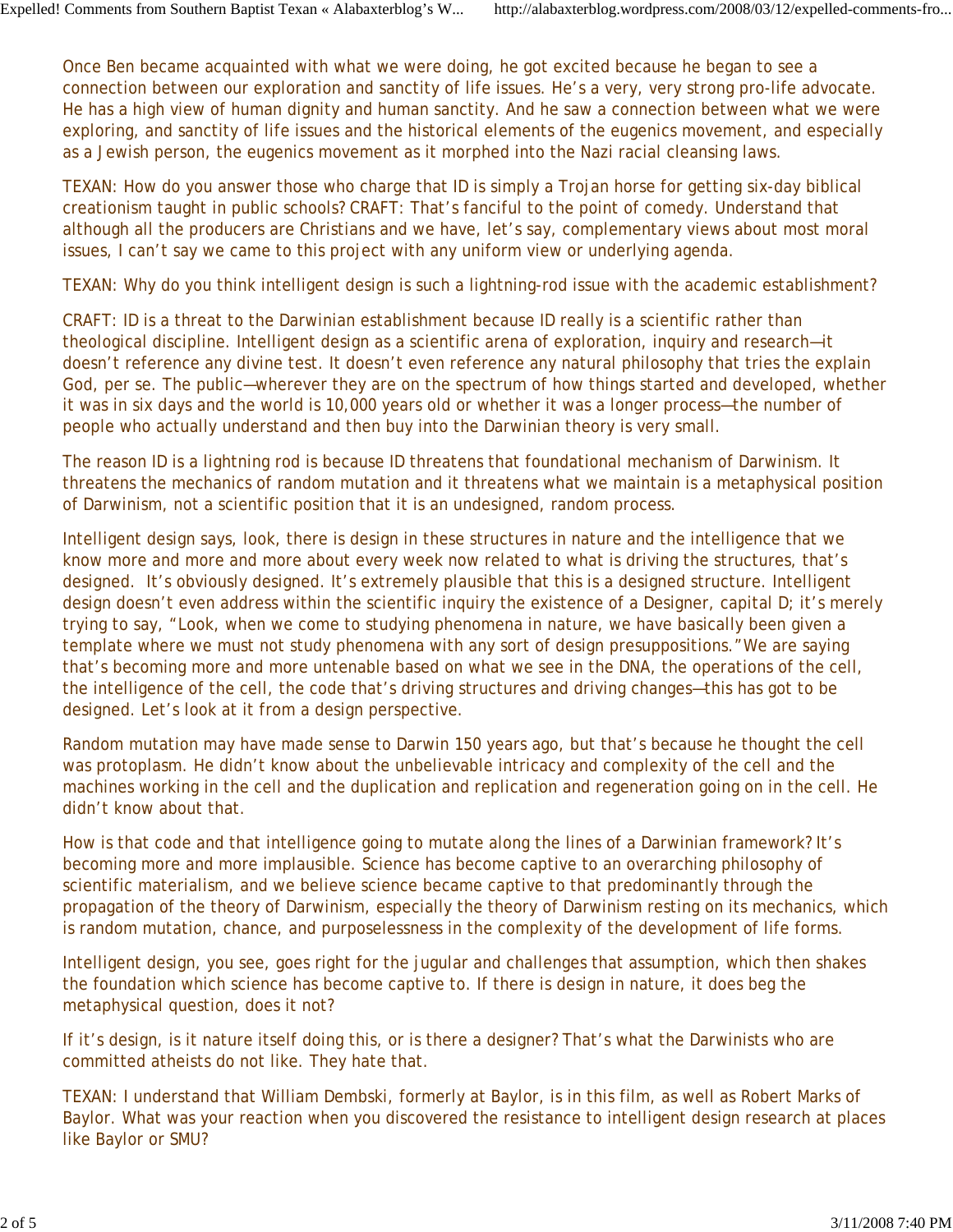CRAFT: That's no surprise. To me, the long history of religiously founded universities and colleges in the United States is typically one of the ultimate capturing of the colleges and universities by the progressive secularists. I think you see that at Baylor partly. You see that at SMU almost entirely.

The state universities and colleges are a different animal. What we see here is a struggle for a religiously founded university to maintain its credibility to the larger academic world and frequently that has come by simply being co-opted by whatever the zeitgeist of the day is, in this case, this commitment to scientific materialism. And so I think that Baylor and SMU don't easily have structures set up where those kinds of positions can be resisted at the institutional level. That's the problem.

It's not that there are not academics or scientists or people like Marks or Dembski at these schools, it's at the institutional level—the same thing we see happening in science—that the high ground and levers of power are captured by people who are sympathetic to or embrace a materialistic outlook.

TEXAN: What's the most egregious example of discrimination on this issue that you've seen thus far?

CRAFT: We have a whole portfolio of some the 150 scientists we interviewed on both sides of this issue and even more educators who have been persecuted. I think the most egregious example today is Guillermo Gonzales, who is in the film. And the reason that is so egregious is because he is such an exemplary scientist and astronomer. And his view that the physical cosmos, the universe, the galaxies, reveal a structure of design, and for that alone that he would be denied tenure at a very prestigious state university [Iowa State], a man who has discovered two planets, and certain contributions he has made to the field of astronomy are groundbreaking—to me he's the most egregious example of discrimination, even though he wasn't fired.

Guillermo is kind of like a modern-day Copernicus or Galileo, but on the other side of the issue.

Now it's not the church overreaching the realm of its expertise and persecuting scientists, it's just the opposite. People are always using that as an example of the church, but that was 500 years ago or more. That's not the world we live in now. The shoe is on the other foot. The secularists are persecuting religious people.

TEXAN: What would you say to a public school educator or untenured professor with doubts about Darwinian dogma?

CRAFT: We asked Guillermo that question in the film. He says two things: First, they'd be smart if they're concerned about their career and their advancement to be quiet. On the other hand, he says, "My hope is that enough independent scientists and academics will stand up and say 'Look, let's admit to everyone what's going on here in science, that science is making metaphysical and religious and spiritual claims.'"

Anti-religious and anti-spiritual claims are still faith based, not empirically based. That's inappropriate. And science has become captive to a theory that has overextended its reach. So he says, "If you're concerned about your career, be quiet. If you have concerns about the common good and the welfare of humanity, speak up."

And I can understand why most scientists who have trouble with Darwinism—and they have just gotten their Ph.D. and they're 33 and they have two little infants and a wife who's been working and putting them through school and is ready to stay at home with the children—why they shut up. And you can hardly blame them, right? And we have people telling us that story on the phone.

TEXAN: Any predictions, five or 10 years out, where we'll be in this controversy?

CRAFT: I think it's possible that the social conservatives either as independents or within the Republican Party will begin to make this a part of their educational platform to say "Look, let's open up the debate here and let's stop allowing one metaphysical viewpoint to shut down discussion within colleges and universities and within high schools. "I think the public, once they understand more and more what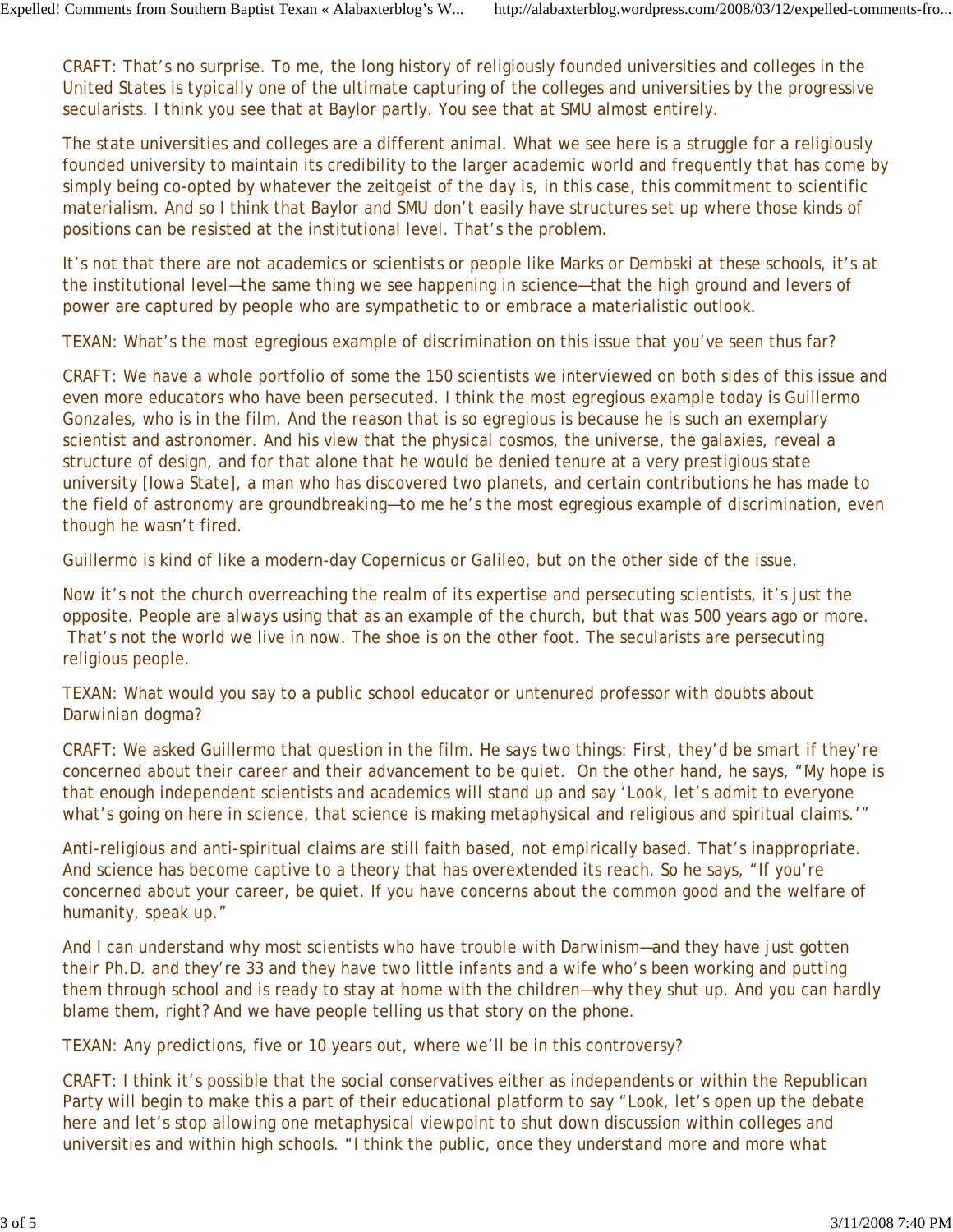Darwinian evolution represents, I think they will reject that and move against it.

I think Darwin, in my opinion, whatever his contributions were—and I think he did make contributions, particularly in the area of microevolution—he represents one of the big three of hypermodernity, of which we have Marx and Freud. I call them the three bearded men, or ZZ Top of the 19th century.

I think Freud has largely been relegated to a part of psychotherapy and psychoanalysis, where in the past he was psychiatry and psychoanalysis. I think Marx, his theory which used to be the reigning orthodoxy in the departments of economics and most universities around the world has now been discredited, and his contributions to economics have now been relegated to those areas where he really did make contributions and insights, and that's a very small piece of territory. That's a necessary contraction that's required with these leaders of modernity who have been used as platforms for the secular progressives.

Marx and Freud have already been contracted, and I think Darwin is on his way to being contracted. And I think that's a good thing. I think there's been too much adulation and far, far too much credence given to their theories as grand, sweeping meta-narratives to explain origin, life, the human soul and human economics. Darwin's theory has been revised such that it looks less and less like his theory, but it still has his name on it. Less and less the information we're receiving through the study of phenomena doesn't uphold his theory because his theory's too simple to explain how life develops.

And nobody has a credible theory, scientifically, of how life originated. No one.

The Darwinists admit it on the phone. There is no scientific theory for human or life origins. Nobody knows how inorganic transformed into organic. We know what we believe as religious people-"Well, God did it." That's not a scientific answer. That's a metaphysical answer, which I think is the right answer. But how it actually happened mechanically, no one knows.

And that's an interesting point when you have a theory of life development such as Darwinism, which doesn't have any theory of the origin of life that's credible.

#### Trackback URI

#### **Leave a Reply**

| Name (required)                         |
|-----------------------------------------|
| Mail (will not be published) (required) |
| Website                                 |

Submit Comment

- **Blogroll**
	- Bible Gateway